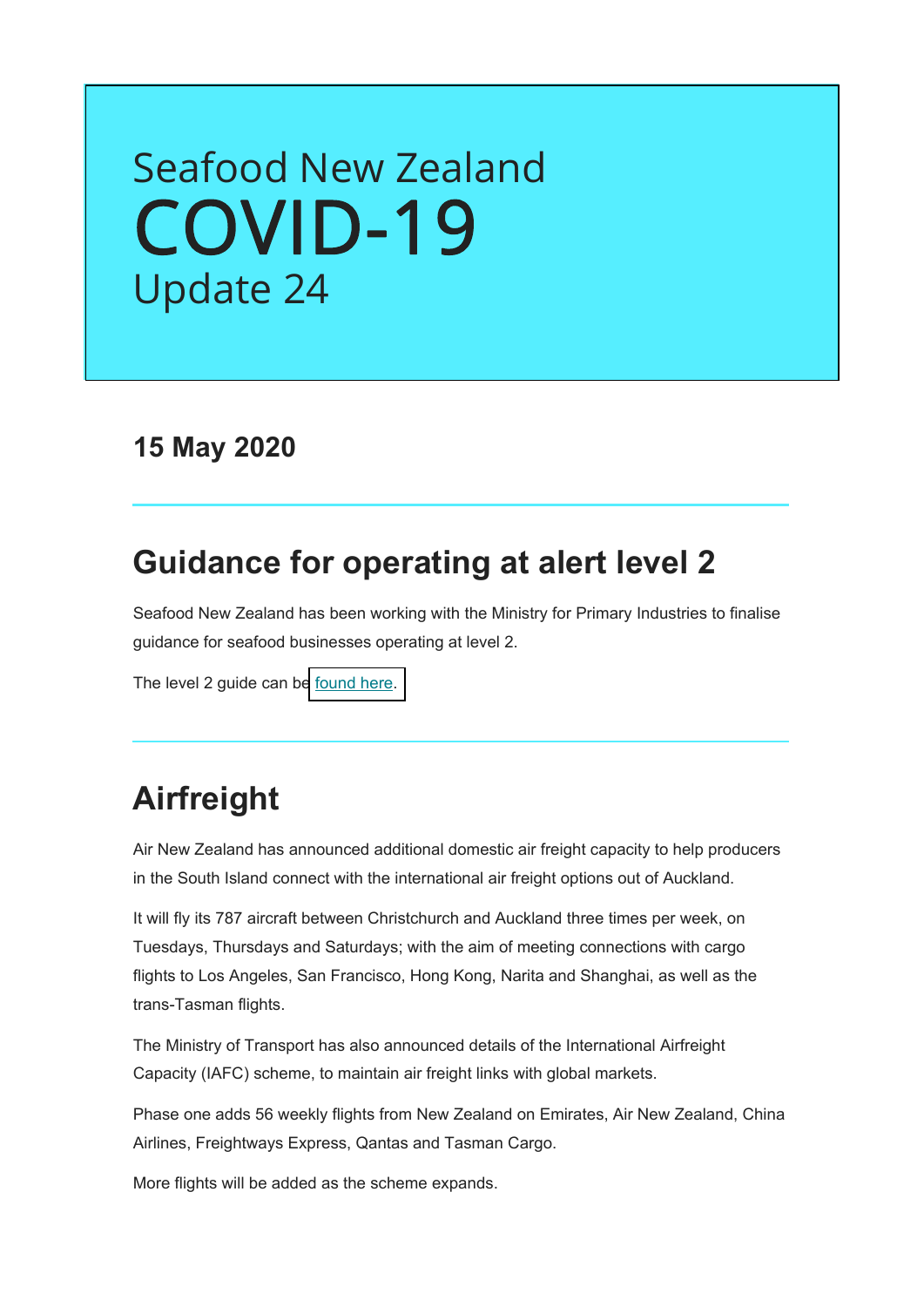### **Maritime New Zealand updates #32, 33, 34**

This is an update for the maritime industry on COVID-19/Coronavirus to inform your decisions and actions.

The state of national emergency expired on Wednesday. **A National Transition Period is now in place for all of New Zealand owing to the impacts of COVID-19.** 

The National Transition Period came into force at 12.21pm when the state of national emergency expired and will remain in place for 90 days unless extended or terminated earlier.

This does not change the COVID-19 Alert Level.

Read [more here.](https://www.beehive.govt.nz/release/new-zealand-moves-out-state-national-emergency)

#### **Summary of alert level 2 information**

Updated tables regarding alert level 2 restrictions and measures are now available on the COVID-19 website.

The alert level summary can be foun[d here.](https://covid19.govt.nz/assets/resources/tables/COVID-19-alert-levels-summary.pdf)

A detailed alert level document is availabl[e here.](https://covid19.govt.nz/assets/resources/tables/COVID-19-alert-levels-summary.pdf) 

#### **Alert level 2 Order**

The COVID-19 Public Health Response (Alert Level 2) Order 2020 was made last night.

This order is made in accordance with sections 9 and 11 of the COVID-19 Public Health Response Act 2020 (see below) by the Minister of Health.

Clause 3 of the order states:

*"The purpose of this order is to prevent, and limit the risk of, the outbreak or spread of COVID-19 by putting in place obligations in relation to businesses and services, and gatherings."*

The Order can be foun[d here.](http://legislation.govt.nz/regulation/public/2020/0084/latest/LMS345307.html)

It may be noted that, contrary to some earlier speculation or expectations, no time limitations are specified within the Order for the duration of gatherings or activities.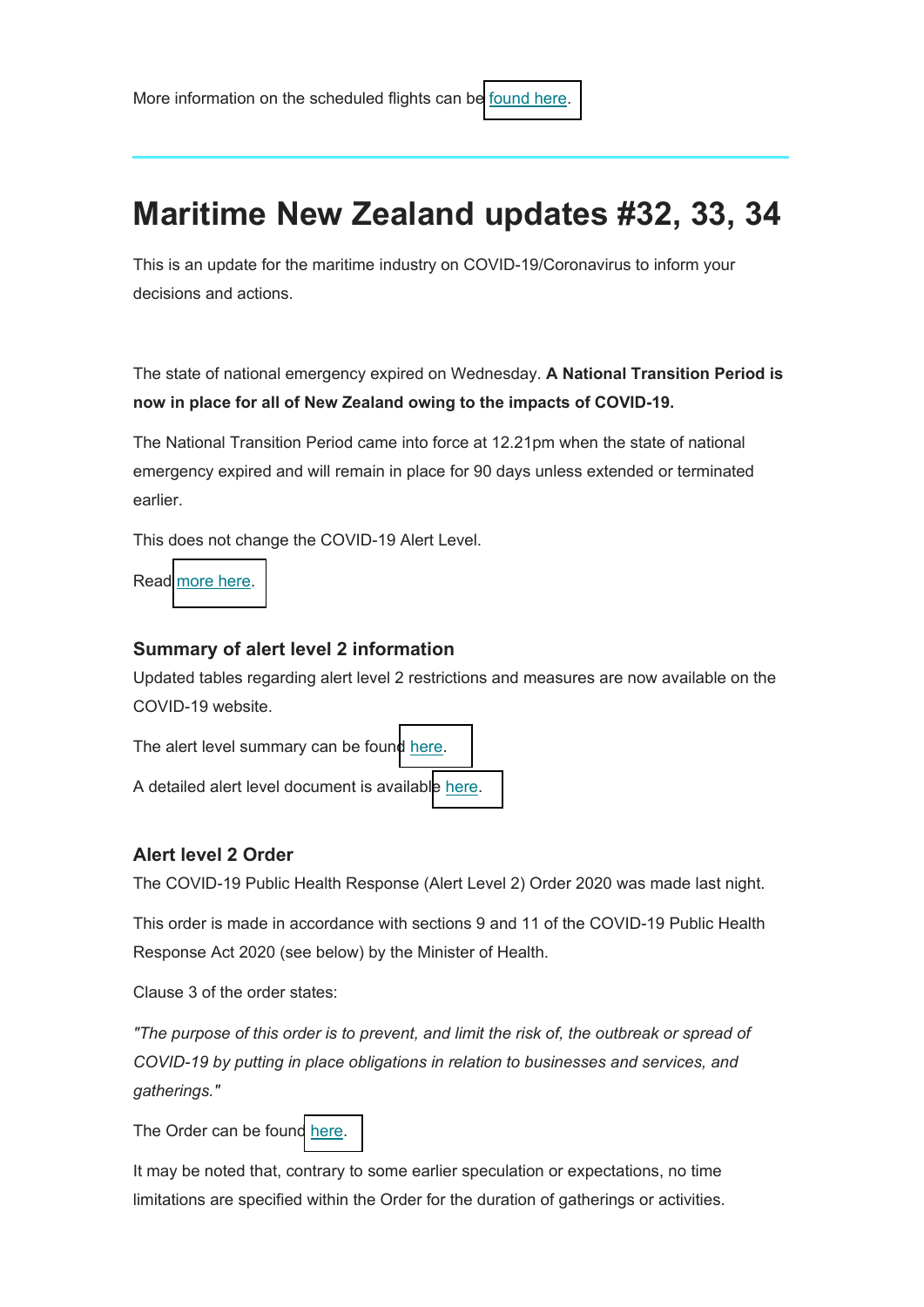#### **COVID-19 Public Health Response Act 2020**

This Act may be foun[d here.](http://legislation.govt.nz/act/public/2020/0012/latest/LMS344134.html)

The suite of COVID-19 legislation may be found on the **Parliamentary Council Office** [website.](http://www.pco.govt.nz/covid-19-legislation/)

#### **Ministry of Health position statements**

Five position statements relating to alert level 2 have been issued by the Ministry of Health regarding inter-regional travel, hygiene, record keeping, PPE and physical distancing.

You can find these statements here:

- [Inter-regional travel](https://www.dropbox.com/s/2a52rzoev31ro2z/MoH%20-%20Position%20statement%20-%20Inter-regional%20travel.docx?dl=0)
- [Hygiene](https://www.dropbox.com/s/w9pehtqd489gub0/MoH%20-%20Position%20statement%20-%20Hygiene.docx?dl=0)
- [Physical distancing](https://www.dropbox.com/s/8sc8hkuq67aos3m/MoH%20-%20Position%20statement%20-%20Physical%20Distancing.docx?dl=0)
- [Record keeping](https://www.dropbox.com/s/r6vthypva5l4kl4/MoH%20-%20Position%20statement%20-%20Record%20keeping.docx?dl=0)
- [PPE](https://www.dropbox.com/s/38v9ubfxfafhp03/MoH%20-%20Position%20statement%20-%20PPE.docx?dl=0)

#### **Transport at alert level 2**

The Ministry of Transport has provided [information for alert level 2.](https://www.transport.govt.nz/about/covid-19/#alert2)

Additionally, the COVID-19 website provides a business toolkit that includes resources such as contact tracing forms, posters, signs and decals to assist industry in managing their businesses.

This can be [found here.](https://covid19.govt.nz/businesses-and-employees/business-toolkit/)

#### **Worksafe**

Worksafe NZ has also offered [information at alert level 2.](https://worksafe.govt.nz/managing-health-and-safety/novel-coronavirus-covid/operating-safely-at-alert-level-2-what-you-need-to-think-about/)

This includes [a template for safety plans.](https://seafoodnewzealand.us3.list-manage.com/track/click?u=a7738655da0db815946d65dab&id=3f68c0f9c6&e=c82a6ca889)

#### **International - IMO**

An IMO circular dated 6 May offers guidelines on managing the ship shore interface during COVID-19.

Most, if not all, of the guidelines have been adopted already in New Zealand. Read the IMO [here.](https://www.dropbox.com/s/sj4kyitgqhyidfd/IMO%20circular%20letter%20No.4204-Add.16%20-%20Covid-19%20Related%20Guidelines%20For%20Ensuring%20A%20Safe%20Shipboard%20Interfa...%20%28Secretariat%29.pdf?dl=0)

#### **Border Controls**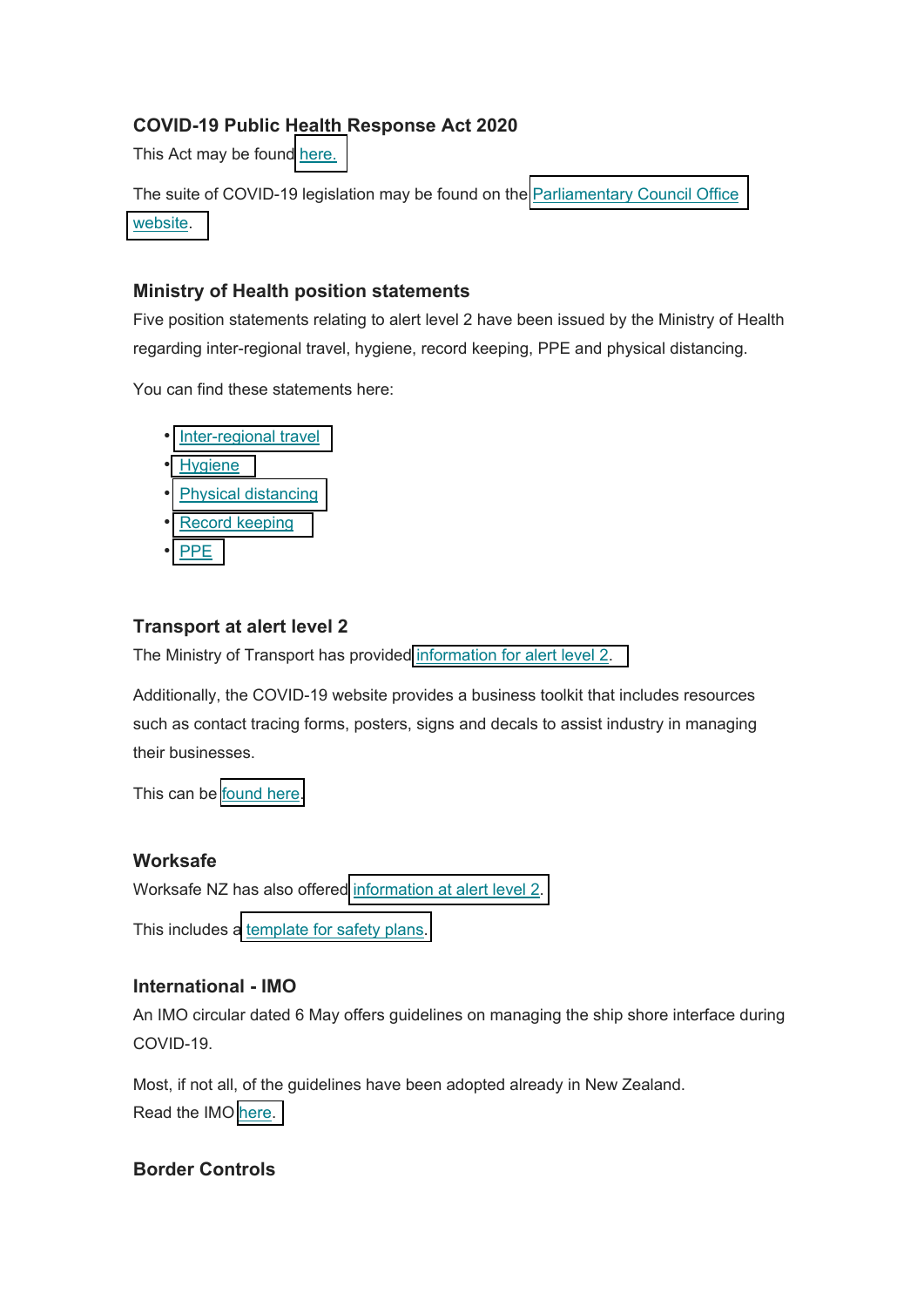There is no change to border controls. The New Zealand border remains closed [as](https://www.health.govt.nz/our-work/diseases-and-conditions/covid-19-novel-coronavirus/covid-19-current-situation/covid-19-border-controls)  [previously advised.](https://www.health.govt.nz/our-work/diseases-and-conditions/covid-19-novel-coronavirus/covid-19-current-situation/covid-19-border-controls)

#### **Maritime NZ guidelines**

Maritime New Zealand information for operating at level 2 and supporting contact tracing can be found [here.](https://www.maritimenz.govt.nz/commercial/) At alert level 2, Maritime NZ offices will not be open to the public until further notice and many Maritime NZ staff continue to work from home.

The MNZ COVID-19 response team is contactable via MNZCovid-19@maritimenz.govt.nz. Please contact us via this email address with any questions or concerns.

Stay safe – unite against COVID-19

Ngā mihi nui | Kind regards,

#### **Simon Gooder**

Advisor Sector Engagement International Maritime Sector Engagement, Communications & Stakeholder Engagement Group Maritime New Zealand COVID 19 Response Team - **Working from home Maritime New Zealand** | Wellington *Nō te rere moana Aotearoa*

## **Key contacts**

#### **Subsidies and assistance**

The government has implemented a number of support packages for businesses to help get through the COVID-19 crisis, including wage subsidies. Information on support packages for businesses, including wage subsidies can be [found here.](https://workandincome.govt.nz/covid-19/index.html)

The wage subsidy application form can be [found here.](https://services.workandincome.govt.nz/ess/trader_applications/new)

#### **Ministry for Primary Industries**

Operators looking to register as an essential service or with essential service-related queries must contact MPI directly: